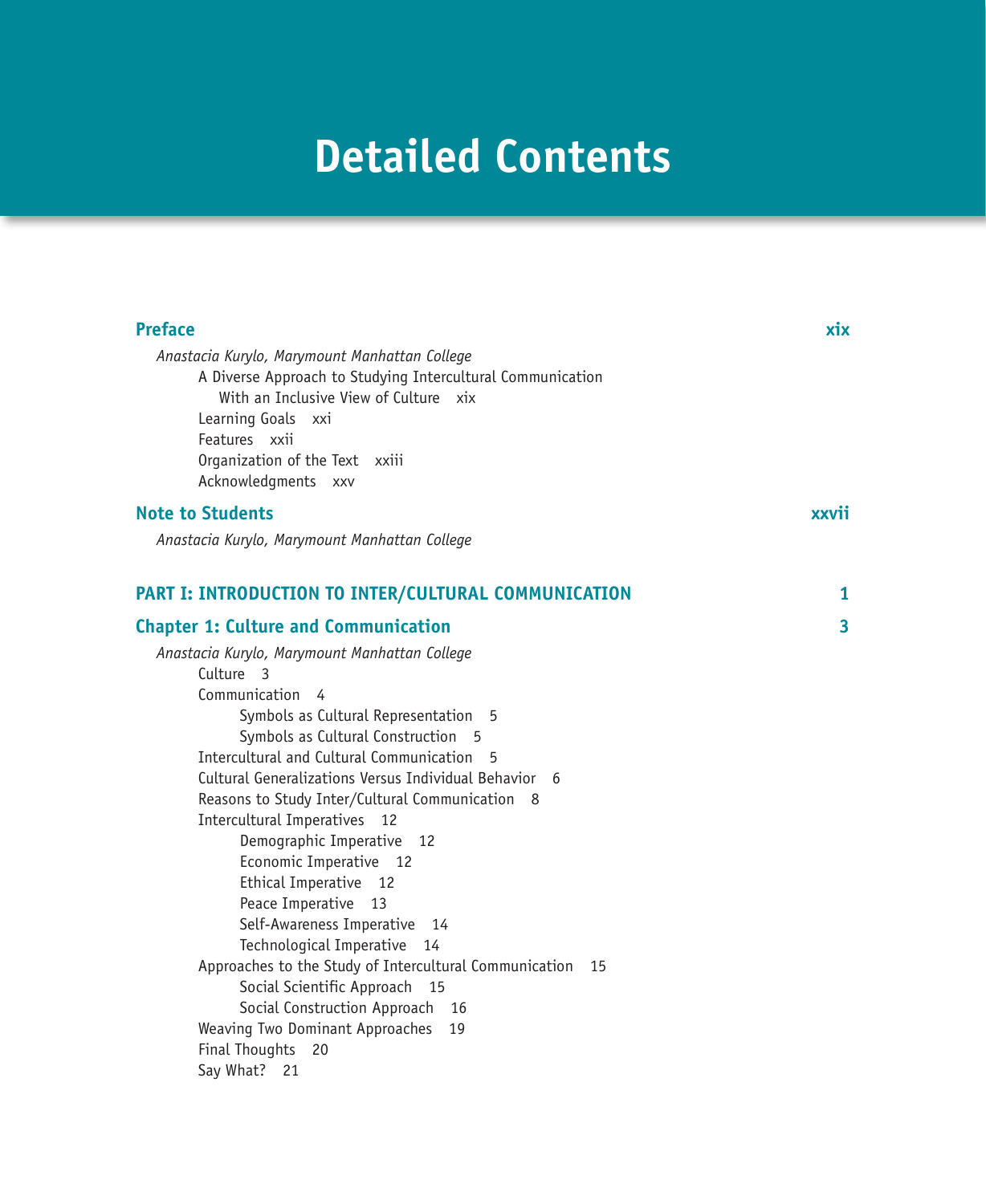Review Questions 22 Key Terms 22 References 23

#### **Chapter 2: Intercultural and Cross-Cultural Communication 25**

*Bernadette M. Watson, The University of Queensland* Cultural Mores 26 Beginnings of the Study of Intercultural Communication 29 Two Dominant Traditions in Intercultural Communication Research 29 Intercultural Communication Competence 29 Intergroup Communication 30 Cross-Cultural Differences 31 Physical Space 32 Time 32 Hofstede's Five Cultural Dimensions 33 Confucian Dynamism 35 High Context and Low Context Cultures 36 Understanding Differences as Continuums 39 Face Negotiation Theory 40 Willingness to Communicate 41 Final Thoughts 42 Say What? 43 Review Questions 44 Key Terms 44 References 45

#### **Chapter 3: Intercultural Communication Competence 47**

*Lily A. Arasaratnam, Alphacrucis College* Communication Competence 48 Competence in Intercultural Communication 49 Unconscious Incompetence 49 Conscious Incompetence 50 Conscious Competence 50 Unconscious Competence 50 Variables That Influence Intercultural Communication Competence51 Cognitive Complexity 51 Ethnocentrism 52 Empathy 53 Interaction Involvement 53 Motivation 53 Positive Global Attitude (Toward Other Cultures) 54 Models of Intercultural Communication Competence 54 Anxiety/Uncertainty Management Model 54 Integrated Model of Intercultural Communication Competence 58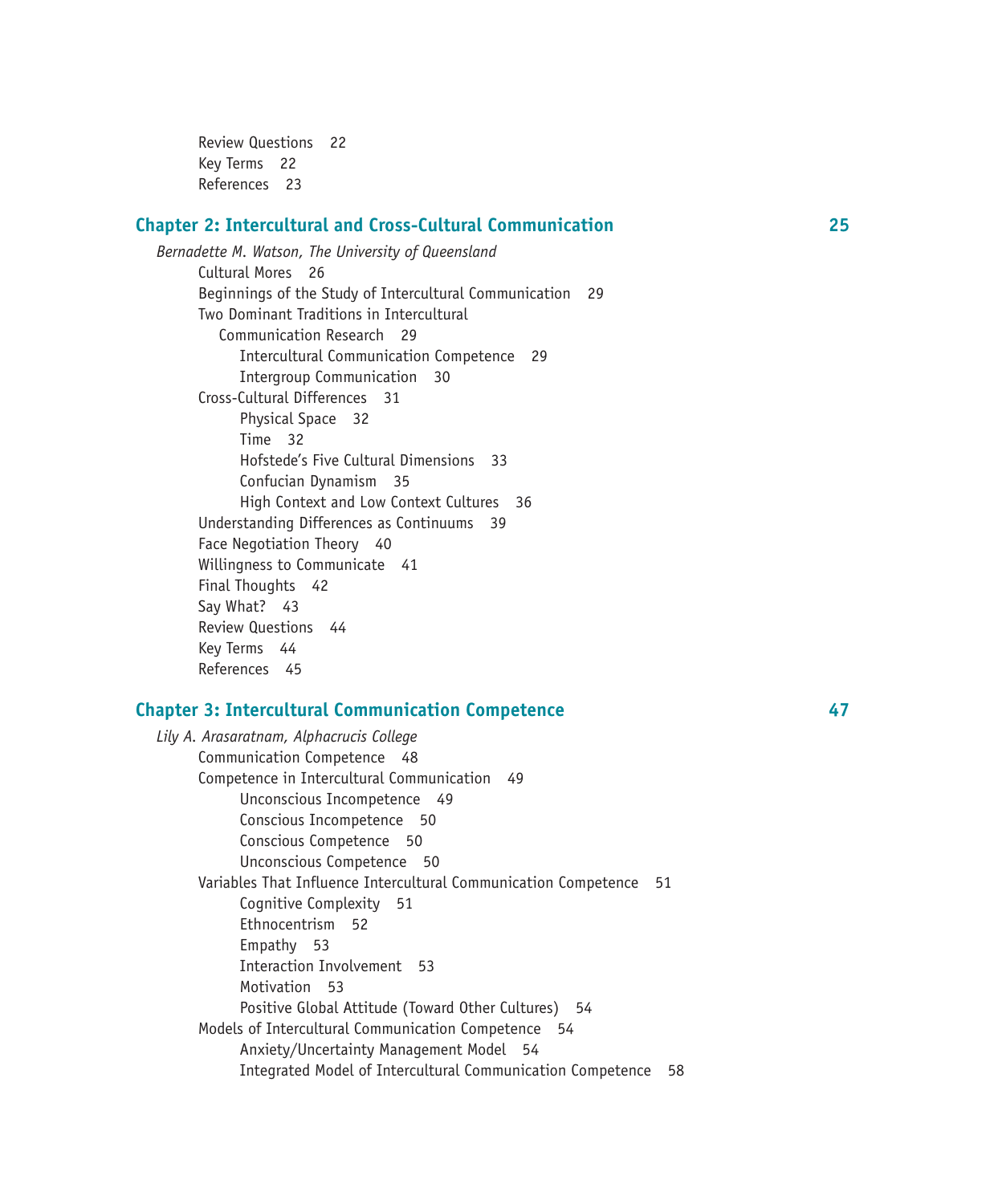Identity Negotiation Model 60 Pyramid Model of Intercultural Competence 61 Developing Intercultural Communication Competence 63 Exposure to and Engaging With Different Worldviews 63 Practicing Role-Taking Behavior 63 Practicing Active Listening 63 Seeking Regular Feedback 64 Final Thoughts 64 Say What? 65 Review Questions 66 Key Terms 67 References 67

#### **Chapter 4: A Communication Theory of Culture 69**

*Donal Carbaugh, University of Massachusetts Amherst*  Four Uses of the Culture Concept 70 Generic Concept 70 Distinctive Concept 71 Evaluative Concept 71 Cognitive Concept 73 A Communication Theory of Culture 74 Four Propositions of a Communication Theory of Culture 75 A Complex System of Symbols, Symbolic Forms, and Their Meanings 76 Meaningful Practices to Participants 77 An Expressive System of Culture 78 An Expressive System That Is Historically Transmitted 80 Cultural Moments 82 Final Thoughts 84 Say What? 85 Review Questions 86 Key Terms 86 References 87

#### **Chapter 5: Culture in Conversation 89**

*Jessica S. Robles, University of New Hampshire* Introduction to Cultural Ways of Speaking 90 Speech Communities 91 Cultural Communication Practices 96 Accent 96 Language Selection 97 Conversational Style 97 Speech Acts 97 Person Referencing 101 Membership Categorization Devices 102 Culture and Conflict 107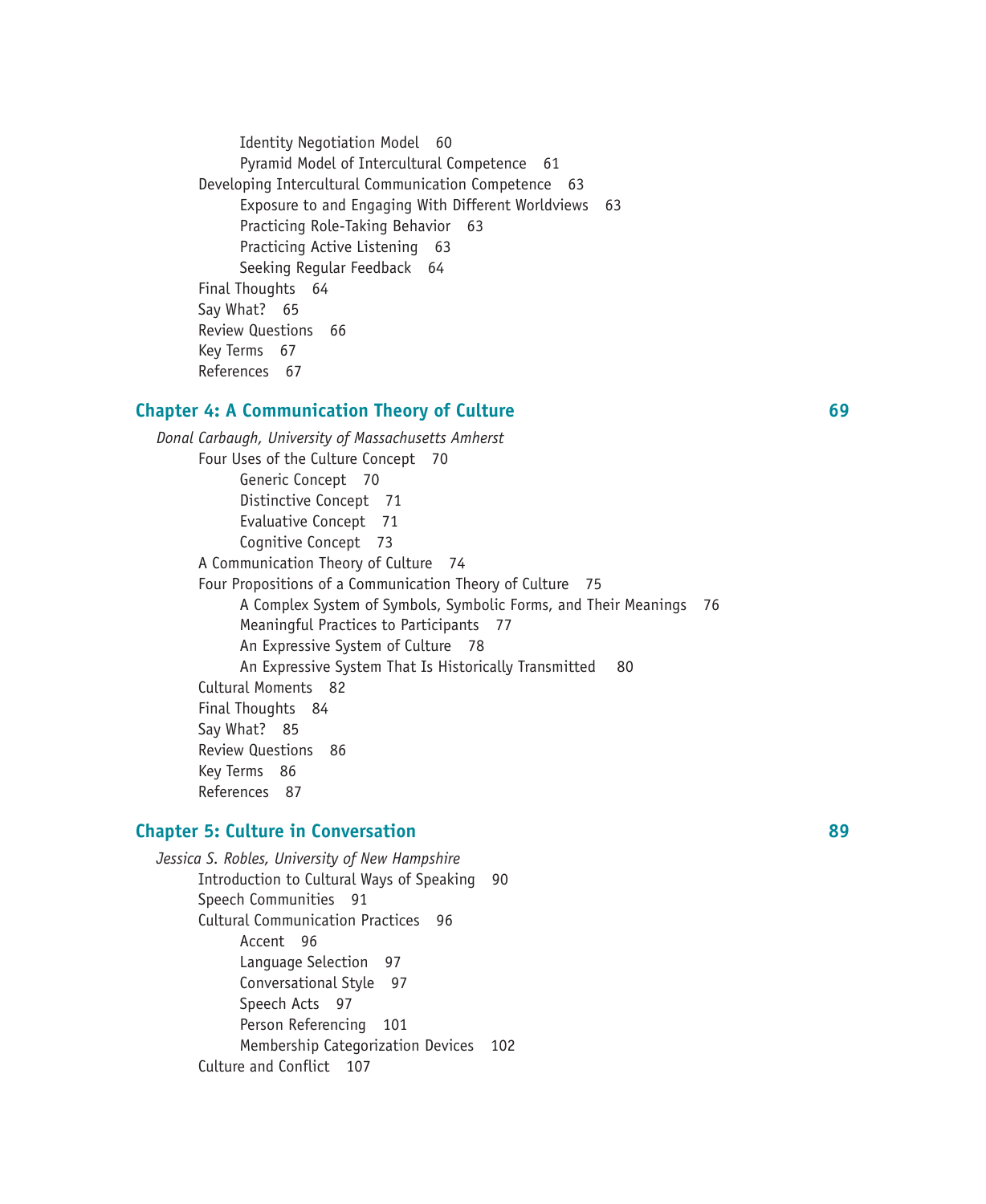| Final Thoughts 110      |     |
|-------------------------|-----|
| Say What? 111           |     |
| <b>Review Questions</b> | 112 |
| Key Terms 112           |     |
| References 113          |     |

| <b>PART II: DISTINGUISHING SELF AND OTHER</b>                           | 115 |
|-------------------------------------------------------------------------|-----|
| <b>Chapter 6: Self-Identity and Culture</b>                             | 117 |
| Ronald L. Jackson II, University of Illinois at Urbana-Champaign        |     |
| Cerise L. Glenn, The University of North Carolina at Greensboro         |     |
| Kesha Morant Williams, Penn State Berks                                 |     |
| Identity 118                                                            |     |
| The Role of Place and Space<br>118                                      |     |
| The Role of the Other 120                                               |     |
| The Development of Self-Identity 122                                    |     |
| Mead's Theory of Symbolic Interactionism 123                            |     |
| Enculturation and Acculturation 126                                     |     |
| Sources of Identity 127                                                 |     |
| Theories of Identity Negotiation<br>127                                 |     |
| Cultural Contracts Theory 128                                           |     |
| <b>Identity Management Theory</b> 129                                   |     |
| The Communication Theory of Identity 133                                |     |
| Final Thoughts 135                                                      |     |
| Say What? 136                                                           |     |
| Review Questions<br>137                                                 |     |
| Key Terms 138                                                           |     |
| References 138                                                          |     |
| <b>Chapter 7: Ingroups and Outgroups</b>                                | 141 |
|                                                                         |     |
| Howard Giles, University of California, Santa Barbara                   |     |
| Jane Giles, Van Buren Consulting                                        |     |
| Ingroups and Outgroups 142                                              |     |
| Language and Ingroup Identification<br>144<br>Intergroup Boundaries 146 |     |
| Labeling<br>147                                                         |     |
| Group Vitality 150                                                      |     |
| Status 152                                                              |     |
| Demographics 153                                                        |     |
| <b>Institutional Support</b><br>153                                     |     |

Communication Accommodation Theory 154

Intergroup Model of Accommodative Processes 157

Convergence 155 Divergence 156

Final Thoughts 158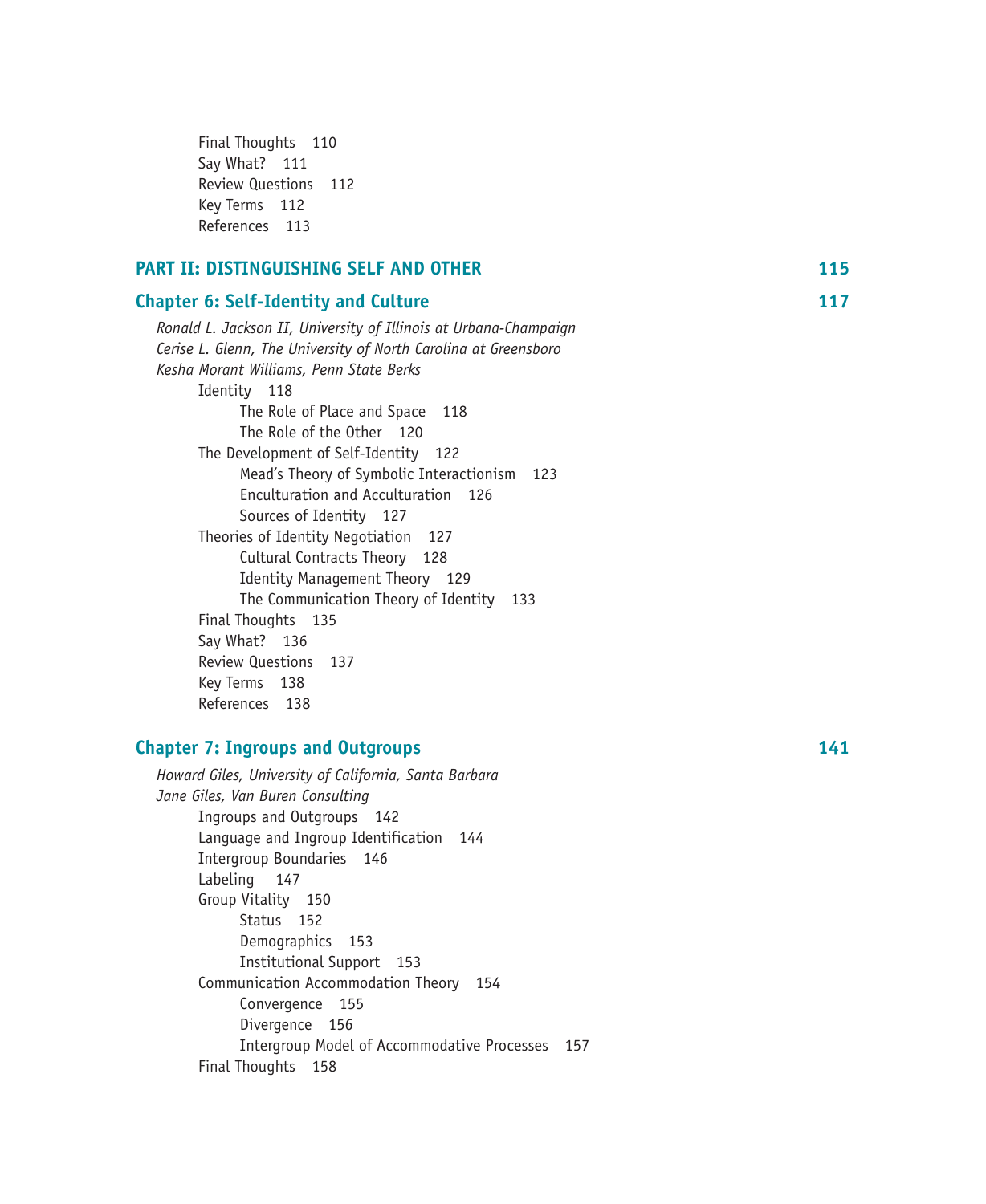Say What? 159 Review Questions 160 Key Terms 160 References 161

#### **Chapter 8: Privilege and Culture 163**

*Gust A. Yep, San Francisco State University* Globalization 164 Power 165 Conceptualizing Power 166 Levels of Power 166 Ideology 167 Hegemony 167 Otherness 168 Hierarchies of Cultures 169 First-World and Third-World 169 Imperialism and Its Different Forms 170 Travel and Identity Tourism 171 Intercultural Transitions and Cultural Migrations 171 Privilege 173 The Nature of Privilege and Oppression 173 Degrees of Cultural Privilege 174 Whiteness 177 Understanding Privilege, Power, and Culture 179 Power and Intercultural Encounters 179 Understanding History 180 Final Thoughts 181 Say What? 181 Review Questions 182 Key Terms 183 References 183

#### **Chapter 9: Co-Cultural Group Membership 185**

*Tina M. Harris, University of Georgia* Co-Cultural Group Membership 187 Double Consciousness and Race 190 Double Consciousness 190 Moving From Racial to Cultural Memories 191 Theories of Co-Cultural Group Membership 195 Standpoint Theory 196 Muted Group Theory 200 Co-Cultural Group Theory 201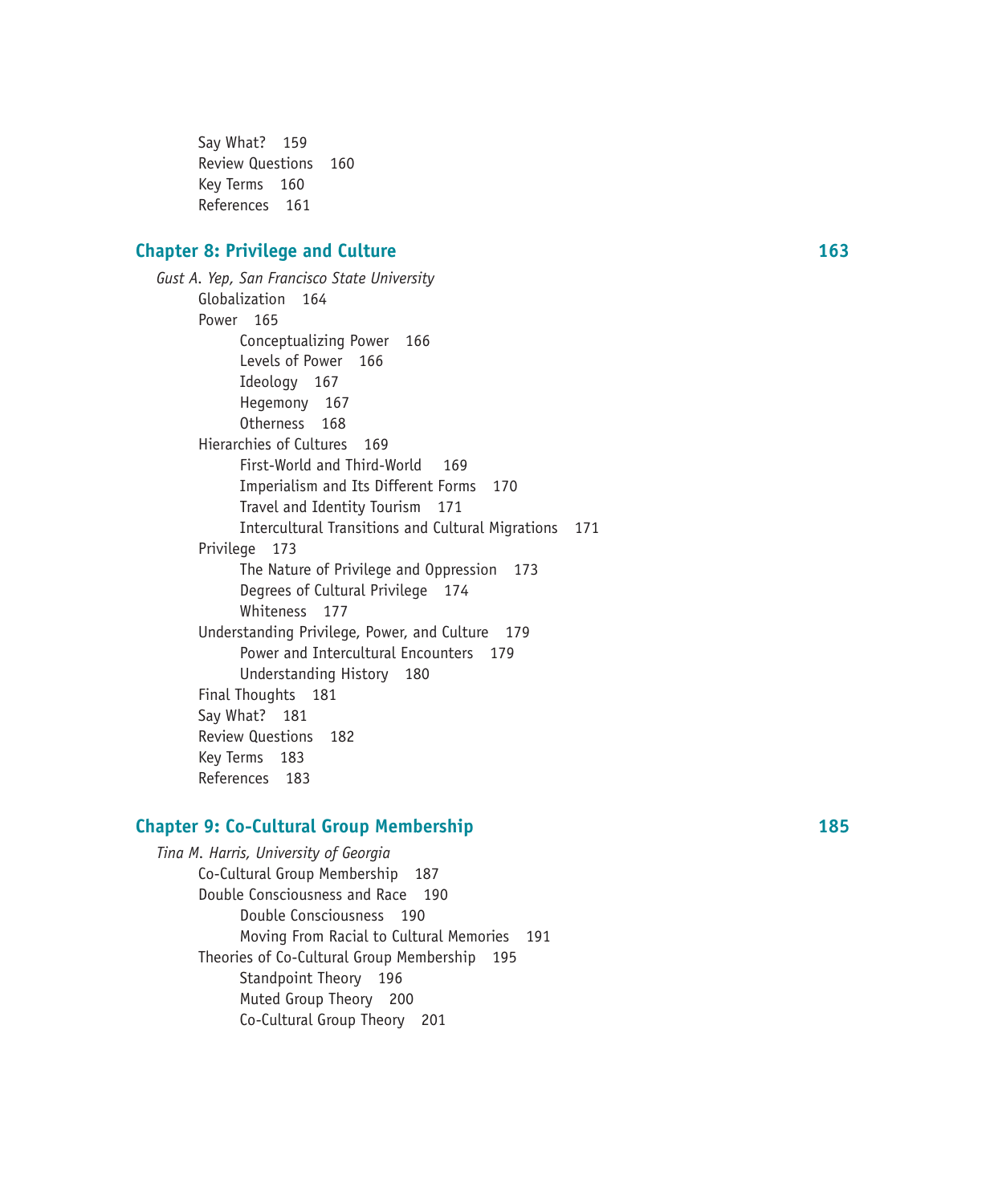| Co-Cultural Groups in Academic Settings 202                                    |  |
|--------------------------------------------------------------------------------|--|
| Rape Survivors as Co-Culture 202                                               |  |
| International Students and New Immigrants as Co-Culture 203                    |  |
| Implication of Co-Cultural Group Membership on Intercultural Communication 204 |  |
| Final Thoughts 205                                                             |  |
| Say What? 207                                                                  |  |
| Review Questions 208                                                           |  |
| Key Terms 208                                                                  |  |
| References 209                                                                 |  |

#### **PART III: NAVIGATING INTER/CULTURAL COMMUNICATION IN A COMPLEX WORLD 211**

| IN A CUPILELA WUNED                                           | .   |
|---------------------------------------------------------------|-----|
| <b>Chapter 10: Advocacy</b>                                   | 213 |
| Rachel Anderson Droogsma, Nebraska Wesleyan University        |     |
| Advocacy 215                                                  |     |
| Advocacy From Within or Outside a Marginalized Group 216      |     |
| Advocacy From Within a Marginalized Group 216                 |     |
| Advocacy From Outside a Marginalized Group 218                |     |
| Group Insiders and Outsiders Working Together 221             |     |
| Types of Advocacy 222                                         |     |
| Individual Advocacy 222                                       |     |
| Small Group Advocacy 225                                      |     |
| The Dark Side of Advocacy 227                                 |     |
| Final Thoughts 230                                            |     |
| Say What? 231                                                 |     |
| Review Questions 232                                          |     |
| Key Terms 232                                                 |     |
| References 232                                                |     |
| Chapter 11: Media and Culture: The "Reality" of Media Effects | 235 |
| Mark P Orhe Western Michiaan University                       |     |
|                                                               |     |

*Mark P. Orbe, Western Michigan University* Media237 Printed Media 237 Recordings 238 Movies 239 Radio 239 Television 239 Media Theories243 Direct Effects Theory 243 Limited Effects Model 243 Uses and Gratifications Theory 244 Cumulative Effects Models 244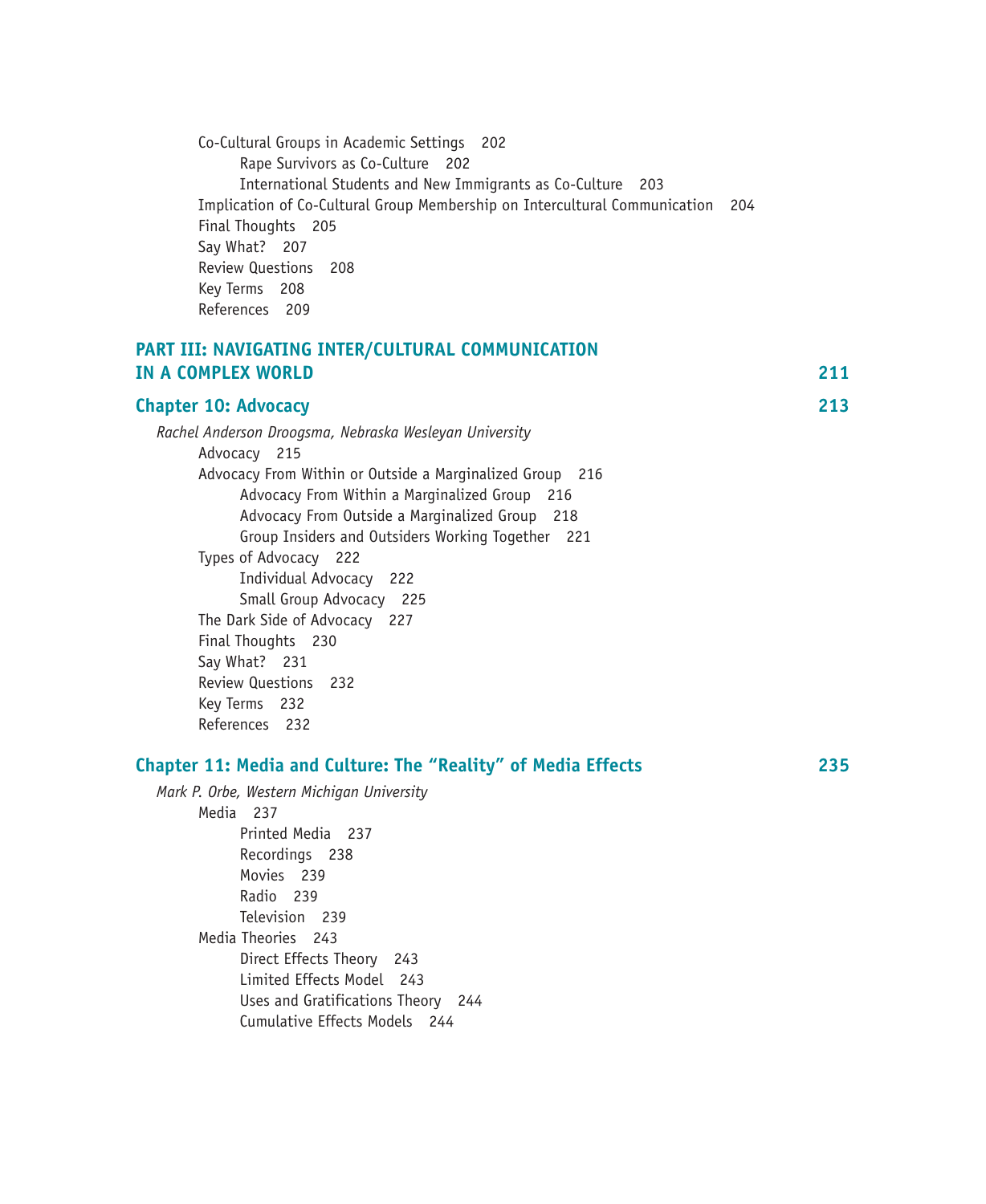Cultivation Theory 244 Critical Cultural Studies of Media 244 Focus on Reality Television245 Defining Reality Television 246 Brief History of Reality Television 246 Media Analysis of Reality Television 247 Negotiating Media Effects 250 Media Literacy 250 Final Thoughts 252 Say What? 253 Review Questions 254 Key Terms 254 References 255

#### **Chapter 12: Technology and Culture 257**

*Tatyana Dumova, Point Park University* Generating Shared Intercultural Spaces Through Social Media 258 Social Networking Sites 259 Blogs 260 Twitter 261 YouTube 262 Fostering Global Intercultural Conversations 263 Reducing Barriers to Intercultural Communication 267 Electronic Collaboration 267 Wikipedia 269 Promoting Educational Opportunities and Stimulating Cultural Exchange 270 Societal, Legal, and Ethical Issues 271 Personal Property and Privacy 271 Intellectual Property and Copyright 272 Fighting Cybercrime 273 Final Thoughts 274 Say What? 275 Review Questions 276 Key Terms 276 References 277

# **PART IV: LOOKING TO THE FUTURE OF INTER/CULTURAL COMMUNICATION: RESEARCH AND PRACTICE 279**

| <b>Chapter 13: Social Scientific Approach to Culture</b> | 281 |
|----------------------------------------------------------|-----|
| Jan Pieter van Oudenhoven, University of Groningen       |     |
| Two Approaches to Research 283                           |     |
| Social Scientific Approach 284                           |     |
| Etic and Emic Perspectives 285                           |     |
|                                                          |     |

Objectivity 285 Research Method 290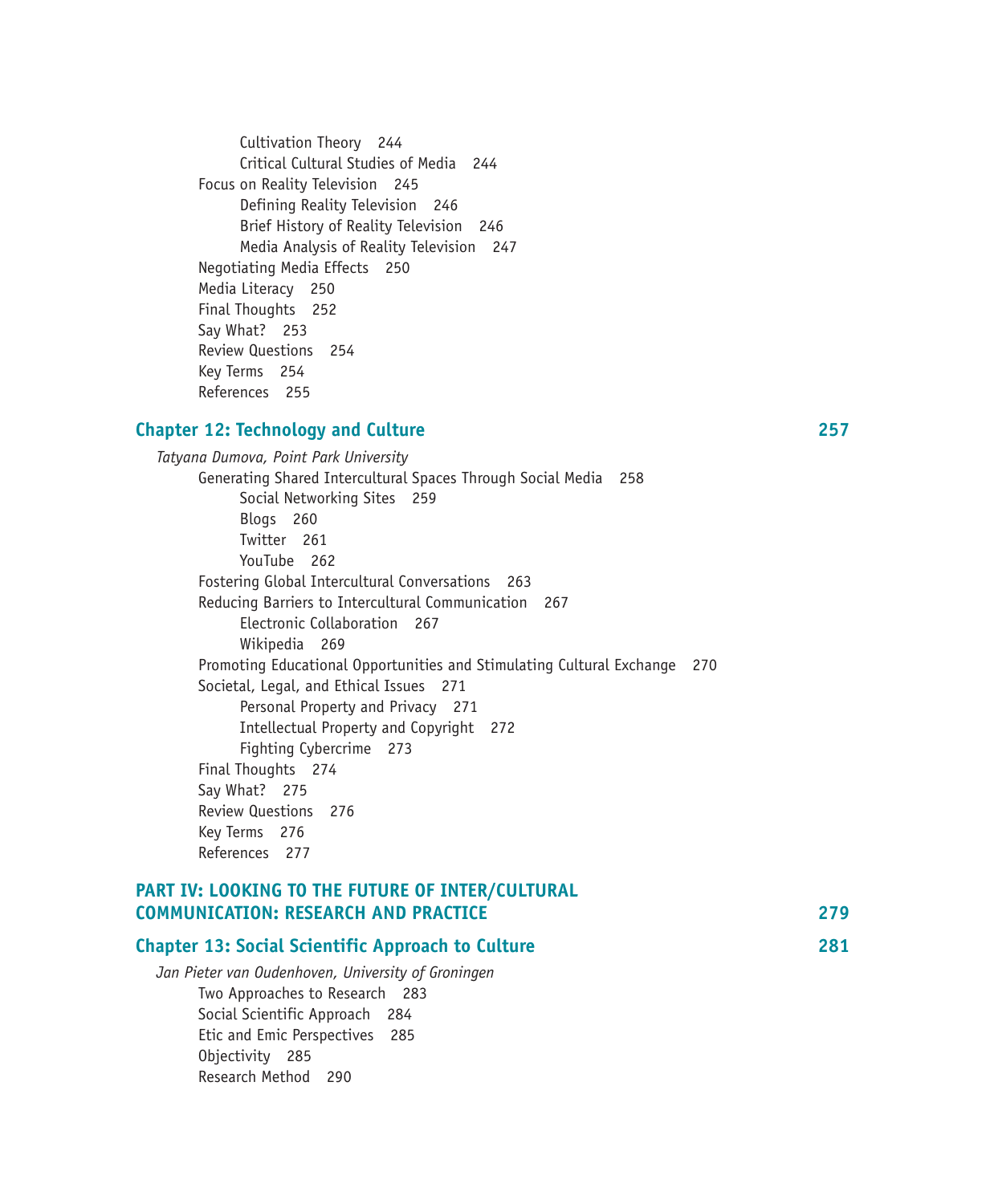Data Collection 290 Analysis and Interpretation 292 Presentation and Use of Findings and Claims 297 Ethical Considerations for Social Scientists 297 Voluntary Participation 298 Protection From Harm 298 Protection of Privacy 298 Providing Information to Participants 298 Ethical Codes 299 Limitations of the Social Scientific Approach 299 Researcher Bias 299 Cultural Context 300 Confounding Variables 301 Final Thoughts 302 Review Questions 302 Key Terms 303 References 303

#### **Chapter 14: Interpretivist Approach to Culture 305**

*David Boromisza-Habashi, University of Colorado Boulder* Two Approaches to Research 308 Interpretivist Approach 308 Emic and Etic Perspectives 309 Reflexivity 310 Research Method 311 Data Collection 311 Analysis and Interpretation 314 Presentation and Use of Findings and Claims 320 Ethical Considerations for Interpretivists 321 Limitations of the Interpretivist Approach 324 Researcher as Instrument 324 Resources 325 Access 325 Final Thoughts 325 Review Questions 326 Key Terms 327 References 327

# **Chapter 15: Challenges and Opportunities in Inter/Cultural Communication 329**

*Anastacia Kurylo, Marymount Manhattan College* Challenges 330 Reductionism 330 Assumption of Differences 331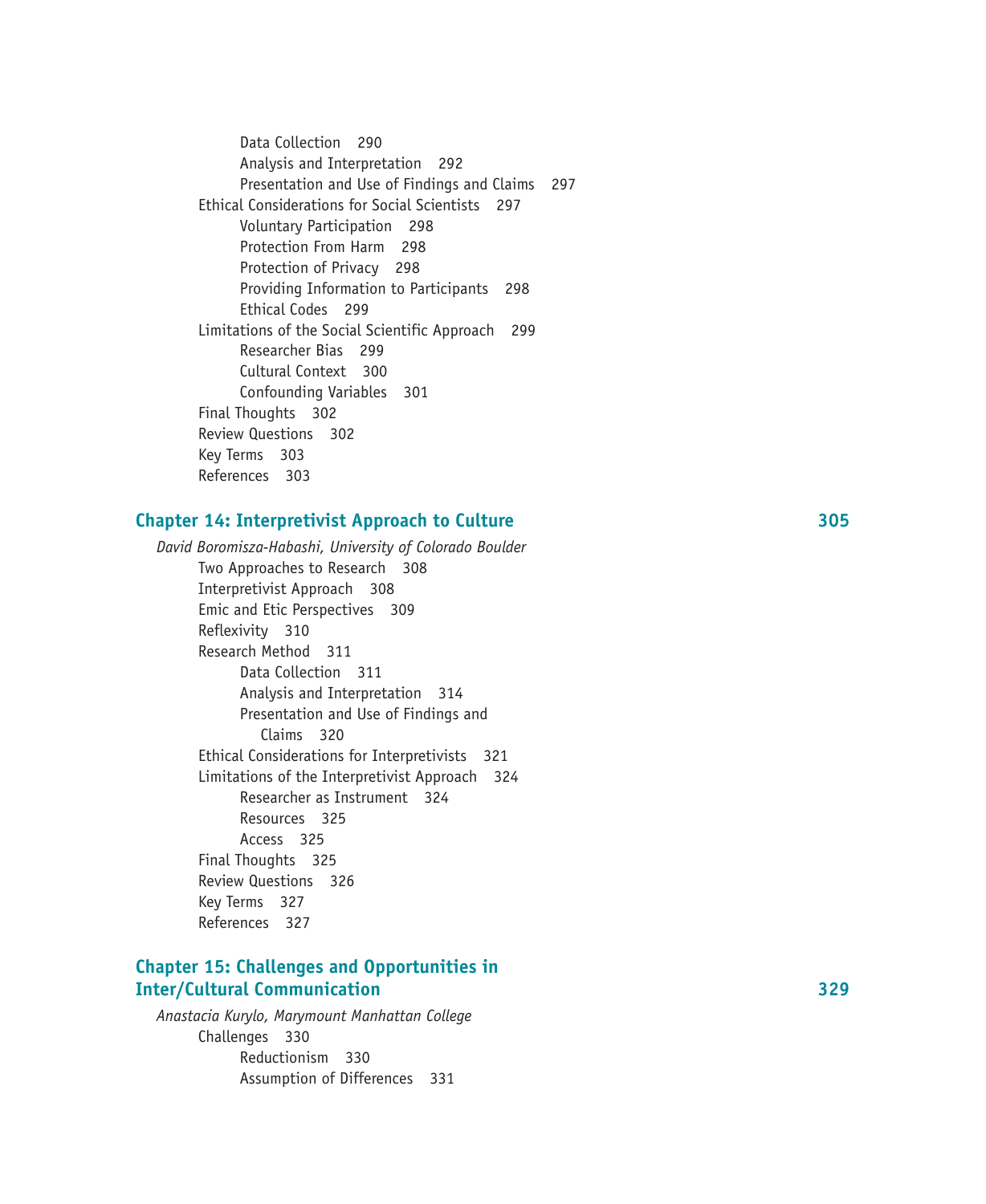Functions of Prejudice 332 Communicating Privilege 333 Confronting Challenges Through Relational Empathy 334 Understanding Is a Dynamic Process 335 Embracing Differences Promotes Learning 335 Cognition and Affect Are Inseparable and Complementary 335 Meanings Are Situated in Context 336 Synthesis Requires Dialogue 336 Opportunities 341 Merging and Emerging Cultures 341 Redefinition 342 Dialectical Tensions 343 Final Thoughts 344 Say What? 346 Review Questions 347 Key Terms 347 References 348

| PART V: APPENDICES: STUDIES OF INTER/CULTURAL COMMUNICATION          | 349 |
|----------------------------------------------------------------------|-----|
| Appendix A: Navajo Culture Explored Through Ethnography              | 351 |
| Charles A. Braithwaite, University of Nebraska-Lincoln               |     |
| Why Did I Study This Culture? 351                                    |     |
| Why Did I Use This Method? 351                                       |     |
| Who Did I Study? 352                                                 |     |
| What Did I Find Out? 354                                             |     |
| A Sense of Place 354                                                 |     |
| Duality in Life 355                                                  |     |
| Diné Identity 355                                                    |     |
| Enactment 356                                                        |     |
| Why Does This Matter? 358                                            |     |
| Questions to Consider 359                                            |     |
| Culture 359                                                          |     |
| Research Method 359                                                  |     |
| References 360                                                       |     |
| <b>Appendix B: Local Culture Explored Through Discourse Analysis</b> | 361 |
| Kathleen C. Haspel, Fairleigh Dickinson University                   |     |
| Why Did I Study This Culture? 361                                    |     |
| Why Did I Use This Method? 362                                       |     |
| Who Did I Study? 364                                                 |     |
| What Did I Find Out? 364                                             |     |
| Orientatation and Design of Talk 365                                 |     |
| Membership Categorization Devices 365                                |     |

Why Does This Matter? 366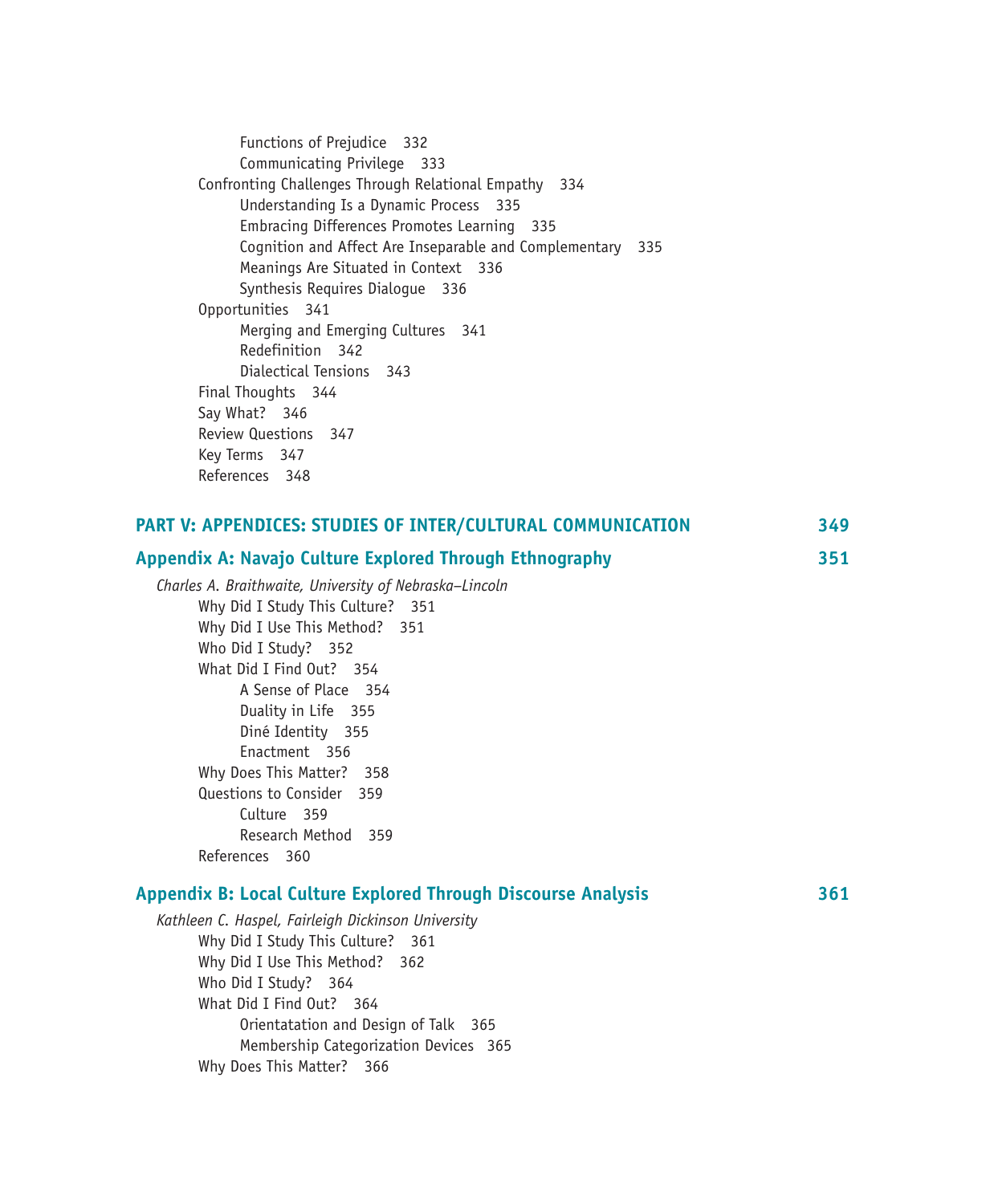Questions to Consider 367 Culture 367 Research Method 368 References 368

### **Appendix C: Dagaaba Culture of Ghana Explored Through Rhetorical Analysis 369**

*Anthony Y. Naaeke, Marymount Manhattan College* Why Did I Study This Culture? 369 Why Did I Use This Method? 370 Who Did I Study? 370 What Did I Find Out? 372 Procreation 372 Social Values of Right and Wrong 375 Life After Death 375 Why Does This Matter? 376 Questions to Consider 377 Culture 377 Research Method 377 References 377

# **Appendix D: Transnational Dominican Culture Through Phenomenological Analysis 379**

*Wilfredo Alvarez, Northeastern Illinois University Mark P. Orbe, Western Michigan University Ewa L. Urban, Western Michigan University Nayibe A. Tavares, Western Michigan University* Why Did We Study This Culture? 379 Why Did We Use This Method? 380 Who Did We Study? 380 What Did We Find Out? 382 Language 382 Nonverbal Behaviors 383 Cultural Value Orientations 384 Time 384 Food 385 Why Does This Matter? 386 Questions to Consider 386 Culture 386 Research Method 387 References 387

# **Appendix E: South African Culture Explored Through Content Analysis 389**

*Adrian Furnham, University College London* Why Did I Study This Culture? 389 Why Did I Use This Method? 390 Who Did I Study? 392